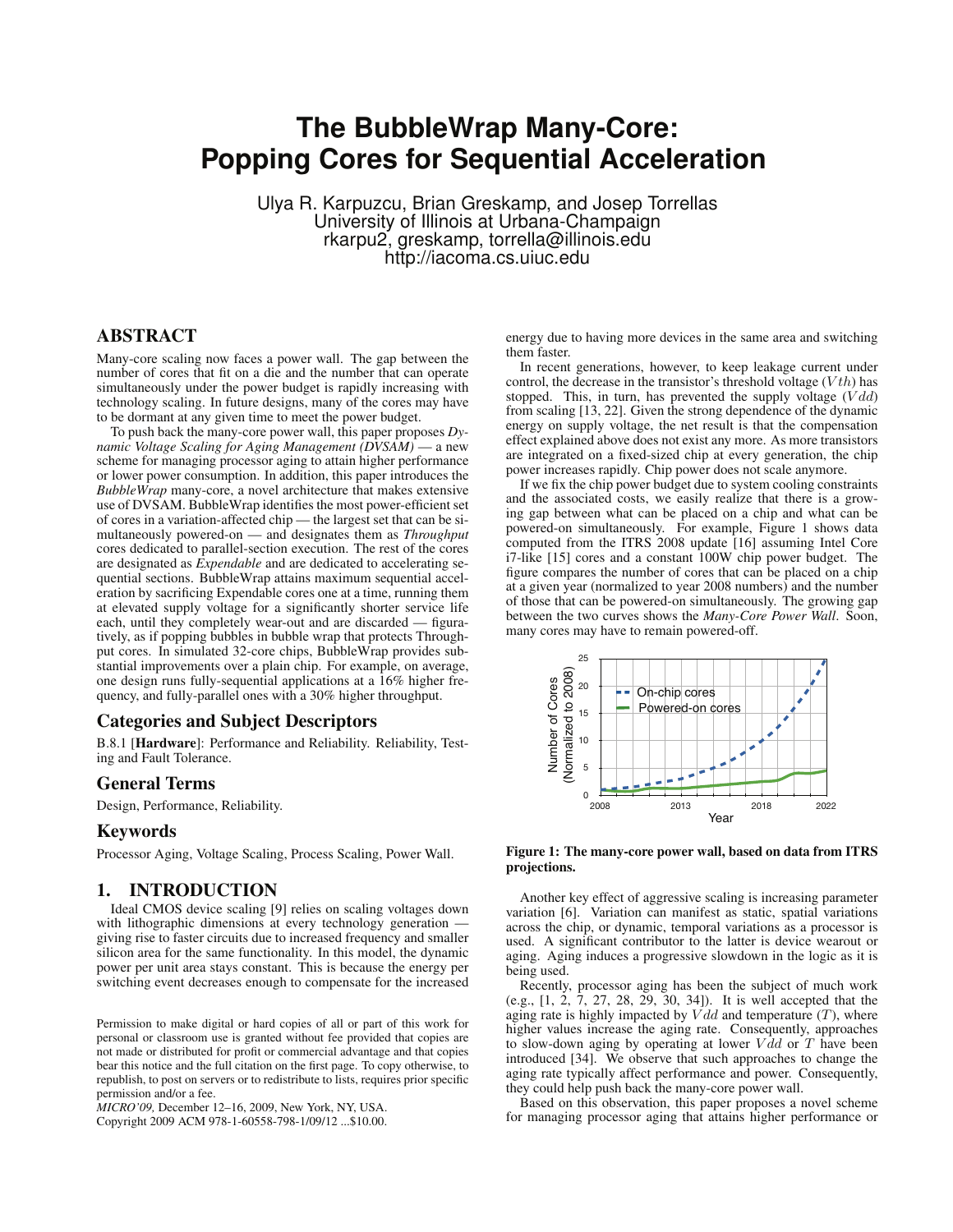$$
\Delta Vth_{BTI} = \Delta Vth_{STRESS} \times (1 - \sqrt{\eta \times \frac{t_{RECOVERY}}{t_{RECOVERY} + t_{STRESS}})}, \text{ where}
$$
\n
$$
\Delta Vth_{STRESS} = A_{BTI} \times \left[ \frac{q^3}{Cox^2} \times (Vdd - Vth_{NOM}) \times exp\left(-\frac{Ea}{2kT} + \frac{Vdd - Vth_{NOM}}{tox \times 0.5Eo}\right) \right]^{2a} \times (t_{STRESS})^a
$$
\n(1)

lower power consumption. We call our scheme *Dynamic Voltage Scaling for Aging Management (DVSAM)*. The idea is to continuously tune  $Vdd$  (but not the frequency), exploiting any currentlyleft aging guard-band. The goal can be one of the following: consume the least power for the same performance and processor service life; attain the highest performance for the same service life and within power constraints; or attain even higher performance for a shorter service life and within power constraints.

We also propose *BubbleWrap*, a novel many-core architecture that makes extensive use of DVSAM to push back the many-core power wall. BubbleWrap identifies the most power-efficient set of cores in a variation-affected die — the largest set that can be simultaneously powered-on. It designates them as *Throughput* cores dedicated to parallel-section execution. The rest of the cores are designated as *Expendable* and are dedicated to accelerating sequential sections. BubbleWrap attains maximum sequential acceleration by sacrificing Expendable cores one at a time, running them at elevated  $V d d$  for a significantly shorter service life each, until they completely wear-out and are discarded — figuratively, as if popping bubbles in bubble wrap that protects Throughput cores.

In simulated 32-core chips, BubbleWrap provides substantial gains over a plain chip. For example, on average, one design runs fully-sequential applications at a 16% higher frequency, and fullyparallel ones with a 30% higher throughput.

Overall, this paper makes two main contributions:

- We introduce *Dynamic Voltage Scaling for Aging Management (DVSAM)*, a new scheme for managing processor aging to attain higher performance or lower power consumption.
- We present the *BubbleWrap* many-core, a novel architecture that makes use of DVSAM to push back the many-core power wall.

The rest of the paper is organized as follows. Section 2 provides a background; Section 3 introduces DVSAM; Section 4 presents the BubbleWrap many-core; Sections 5 and 6 evaluate BubbleWrap and Section 7 discusses related work.

# 2. BACKGROUND

#### 2.1 Modeling Aging

Our analysis focuses on aging induced by Bias Temperature Instability (BTI), which causes transistors to become slower in the course of their normal use. BTI-induced degradation leads to increases in the threshold voltage (Vth) of the form  $\Delta Vth_{BTI} \propto$ the anti-term  $\sum_{i=1}^{\infty}$  where the same and a is a time-slope constant. Constant a is strongly related to process characteristics, and generally takes a value between 0 and 0.5 for recent process generations [3, 4, 35].

To model  $\Delta Vth_{BTI}$ , we adopt the framework of Wang *et al* [35].  $Vth$  only increases when the voltage between the gate and the source of the transistor is set to a given logic value, and decreases more slowly when the voltage is set to the opposite logic value. These conditions are called Stress and Recovery conditions, respectively. Equation 1 above shows  $\Delta Vth_{BTI}$  as a function of the time the transistor is under stress ( $t_{STRESS}$ ) and recovery ( $t_{RECOVERY}$ ). In the equation,  $A_{BTI}$ , a, Eo and  $\eta$  are model fitting parameters. Importantly, the equation shows that  $\Delta Vth_{BTI}$  depends exponentially on the supply voltage  $(Vdd)$  and the temperature  $(T)$ . Therefore, high values of  $Vdd$  or  $T$  will substantially increase the aging rate.

With this effect,  $Vth$  at a given  $Vdd$  and T is given by Equation 2, where  $Vth_{NOM}$ ,  $Vdd_{NOM}$ , and  $T_{NOM}$  are the nominal values of these parameters, and  $k_{DIBL}$  and  $k_T$  are constants.

$$
Vth = Vth_{NOM} + k_{DIBL} \times (Vdd - Vdd_{NOM})
$$
  
+  $k_T \times (T - T_{NOM}) + \Delta Vth_{BTI}$  (2)

The increase in  $Vth$  translates into an increase in transistor switching delay  $(\tau)$  as per the alpha-power law [26] (Equation 3). The result is a slowdown in the processor's critical paths and, hence, its operating frequency. In the formula,  $\alpha > 1$  and  $\mu \propto T^{-1.5}$ .

$$
\tau \propto \frac{Vdd}{\mu (Vdd - Vth)^{\alpha}} \tag{3}
$$

The aging model from Equation 1 was derived for devices with silicon-based dielectrics and poly gates (*Poly+SiON* devices), and verified against an industrial 65nm node [35]. To reduce gate leakage, starting from 45nm, manufacturers have introduced a new generation of devices with higher gate dielectric constants (high-k) and metal gates (*HK+MG* devices) [3, 4]. However, we argue that the model is still applicable.

To see why, we refer to a recent reliability characterization of Intel's 45nm node [5], one of the most up-to-date HK+MG processes in production. The authors report that (1) PMOS Negative BTI (NBTI) remains a major reliability concern, like it was in the predecessor Poly+SiON 65nm node, and that (2) at higher electric fields (as induced by higher  $Vdd$ ), NMOS Positive BTI (PBTI) becomes significant. Further, they demonstrate that the BTI characteristics closely follow the BTI behavior of Poly+SiON devices. Specifically, the same physical phenomena cause this behavior [23].

We modify the process parameters and time-slope characteristics of the base model to reflect the new technology node in light of the observations from [23]. In this paper, we assume cores like the Intel Core i7 [15], which are based on Intel's 45nm HK+MG technology. Note also that another finding from [5] is that the Hot-Carrier Injection (HCI) effect is not that significant for any realistic use condition. Hence, we focus on BTI-based aging only.

We acknowledge, however, that advances in devices in future nodes may require reconsidering the formulae. In the contemporary era of CMOS scaling, as we face more scaling limits, the pace at which new materials and features are introduced will increase [21, 22], as demonstrated by the introduction of HK+MG devices.

## 2.2 Impact of Aging

Equation 1 shows that  $\Delta Vth_{BTI}$  follows a power law with time. Since a typical value of the time slope  $\alpha$  is between 0 and 0.5,  $\Delta Vth_{BTI}$  increases rapidly first and then more slowly. Let us assume a fixed ratio of stress to recovery time, and that stress and recovery periods are finely interleaved. If  $Vth_{NOM}$  is the value of *V*th at the beginning of the service life, the curve  $Vth = Vth_{NOM} +$  $\Delta Vth_{BTI}$  as a function of time is shown in Figure 2(a). At the end of the service life, which the figure assumes is 7 years,  $Vth$ has reached  $Vth_{D}$ .

The switching delay of a transistor is given by Equation 3. As  $Vth$  increases with time due to aging, so does the switching delay  $\tau$  for the same supply voltage and temperature conditions. Both PMOS and NMOS transistors suffer from BTI-induced aging called NBTI and PBTI, respectively [5].

To determine the delay of a logic path in a processor, we follow the approach of Tiwari and Torrellas [34]. Specifically, when the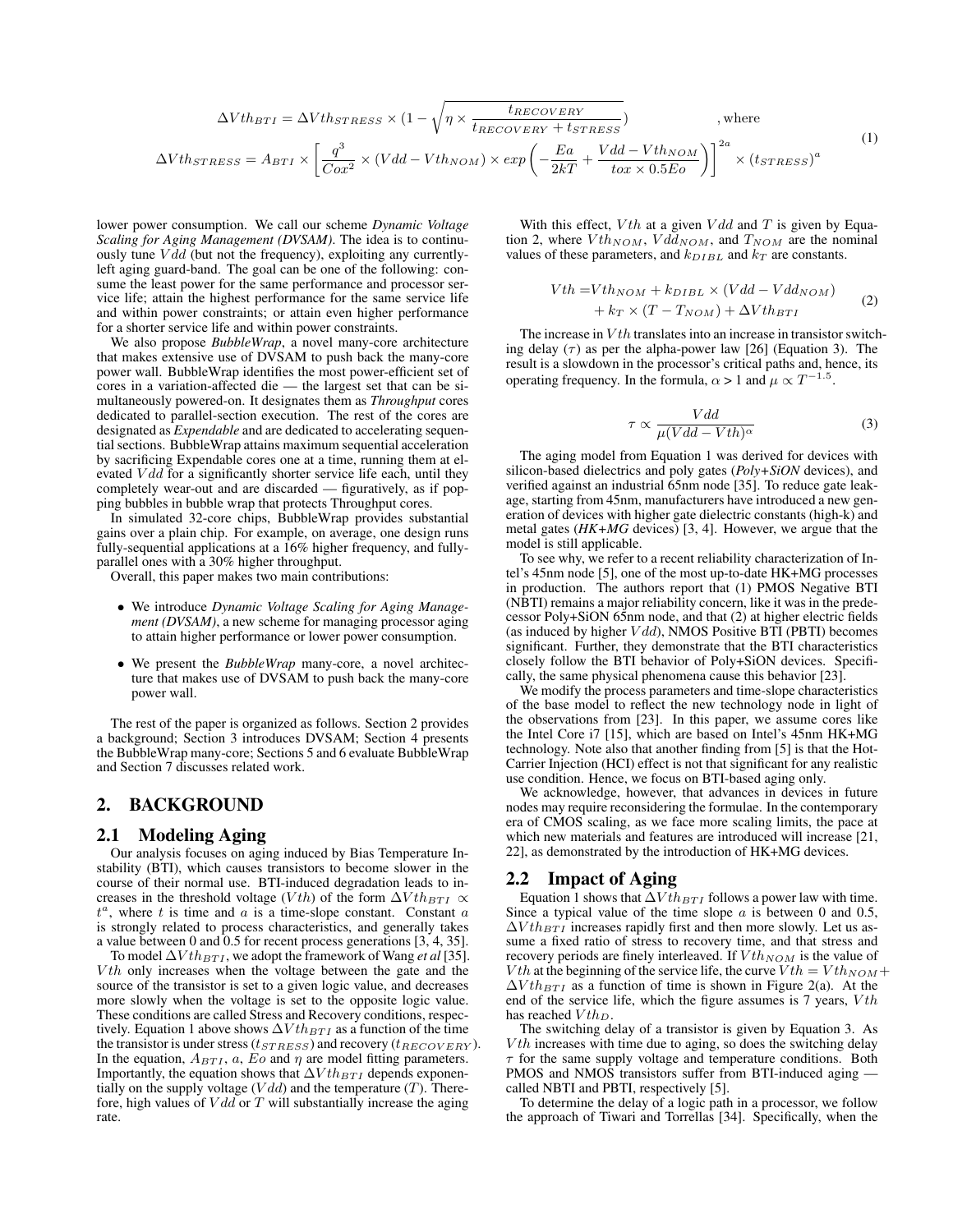

Figure 2: Effects of aging on  $Vth$  degradation (a) and on critical path delay degradation (b)-(e).

path is activated, we identify the set of transistors that switch. The path delay is given by the switching delays of such transistors plus the wire delays. As individual transistors age and their  $\Delta V th_{BTI}$ increases following a power law, the total path delay can be shown to also increase following a similar curve. Specifically, the path delay increases fast at the beginning of the service life and then increases progressively more slowly.

The actual path delay increase depends on many issues, including the path composition in terms of PMOS or NMOS transistors, the amount of wire, the ratio of stress to recovery periods, the  $T$ , and the  $Vdd$ . However, the increase follows the general shape described. If we assume that the delay of the critical path of the processor increases 10% in a 7-year service life, we attain a normalized curve like the one in Figure 2(b). In the figure, the normalized critical path delay is 1 at the beginning, and 1.1 at the end of the service life.

Let us call the delay of the processor's critical path at the beginning of service  $\tau_{ZG}$  (where ZG stands for zero guard-band). The same path will have a delay of  $\tau_{NOM} = \tau_{ZG} \times (1+G)$  at the end of the service life, where  $G$  is the timing guard-band that the path will consume during its life (10% in our example). Consequently, the processor cannot be clocked at a frequency  $f_{ZG} = 1/\tau_{ZG}$  because it would soon suffer timing errors. It is clocked at the lower frequency  $f_{NOM}$  during all its service life:

$$
f_{NOM} = \frac{1}{\tau_{NOM}} = \frac{1}{\tau_{ZG} \times (1+G)} = \frac{f_{ZG}}{1+G}
$$
 (4)

## 2.3 Slowing Down Aging

In recent work called Facelift [34], Tiwari and Torrellas attempt to slow down aging by perturbing the curve in Figure 2(b). A major knob they use is to change  $Vdd$ .  $Vdd$  affects transistor aging as per Equation 1 and transistor delay as per Equation 3. Specifically, if we increase  $Vdd$  (without changing any other parameter), transistors become faster (from Equation 3, since  $\alpha$ >1) and also age faster (from Equation 1). If, instead, we decrease  $Vdd$ , transistors age more slowly but they also become slower.

They then use timely  $Vdd$  changes to slow down aging. Graphically, this means forcing the curve in Figure 2(b) to reach a lower Y coordinate value at the end of the service life. To see the impact of timely  $Vdd$  changes, we repeat Figure 2(b) in Figures 2(c) and  $2(d)$ . Figure  $2(c)$  shows the effect of increasing  $Vdd$ : it pushes the curve down (faster critical paths) but increases the slope of the curve (faster aging). Figure 2(d) shows the effect of decreasing  $Vdd$ : it pushes the curve up (slower critical paths) but reduces the slope of the curve (slower aging).

They make the observation that changing  $Vdd$  impacts (i) the aging rate and (ii) the critical path delay differently within the course of the processor service life. Specifically, it impacts the aging rate strongly (positively or negatively) at the beginning of the service life, and little toward the end. In contrast, it impacts the delay more uniformly across time. Consequently, they propose to *apply a low*

 $Vdd$  toward the beginning of the service life. At that time, it reduces the aging rate the most and, therefore, slows down aging the most. Moreover, there is still substantial guard-band available to tolerate the lengthening of the critical path delay. They propose to *apply a high V dd* toward the end of the service life. At that time, it still speeds up the critical path delay, while it increases the aging rate the least. The result of using this strategy is shown in Figure 2(e). At the end of the service life, the critical path delay (and therefore the wearout of the processor) is lower. Consequently, the authors can run the processor at a constant frequency throughout the service life that is higher than  $f_{NOM}$ .

Tiwari and Torrellas [34] also use this strategy to configure cores for a shorter service life. They consolidate all the aging into the shorter life and run the processor at an even higher, constant frequency throughout the short life.

# 3. DVSAM: DYNAMIC VOLTAGE SCALING FOR AGING MANAGEMENT

#### 3.1 Main Idea

While Tiwari and Torrellas [34] change the  $Vdd$  of a processor only once or twice in its service life, we observe that we can manage aging better if we continuously tune  $Vdd$  in small steps over the whole service life — keeping the frequency constant as these authors do. Moreover, we observe that these changes can be done not only to improve performance, but to reduce power consumption as well.

Based on these two observations, we propose *Dynamic Voltage Scaling for Aging Management (DVSAM)*. The idea is to manage the aging rate by continuously tuning  $Vdd$  (but not the frequency), exploiting any currently-left aging guard-band. DVSAM is a novel approach to trade-off processor performance, power consumption, and service life for one another.

We propose the four DVSAM modes of Table 1. *DVSAM-Pow* attempts to consume the minimum power for the same performance and service life. *DVSAM-Perf* tries to attain the maximum performance for the same service life and within power constraints. *DVSAM-Short* tries to attain even higher performance for a shorter service life and within power constraints. Finally, *VSAM-Short* is the same as DVSAM-Short but without changing  $Vdd$  with time.

DVSAM operates by aggressively trying to consume, at any given time, all the aging guard-band that would be otherwise available. Consequently, the design assumes the existence of aging sensor circuits that reliably measure the guard-band available at all times [2, 7, 17, 18, 20, 28, 31] (Section 4.3.2). Note that circuits have additional guard-bands to protect themselves against other effects such as thermal and voltage fluctuations.

## 3.2 Detailed Operation

To understand the DVSAM operation, note that the nominal supply voltage  $Vdd_{NOM}$  used in a processor is "over-designed" for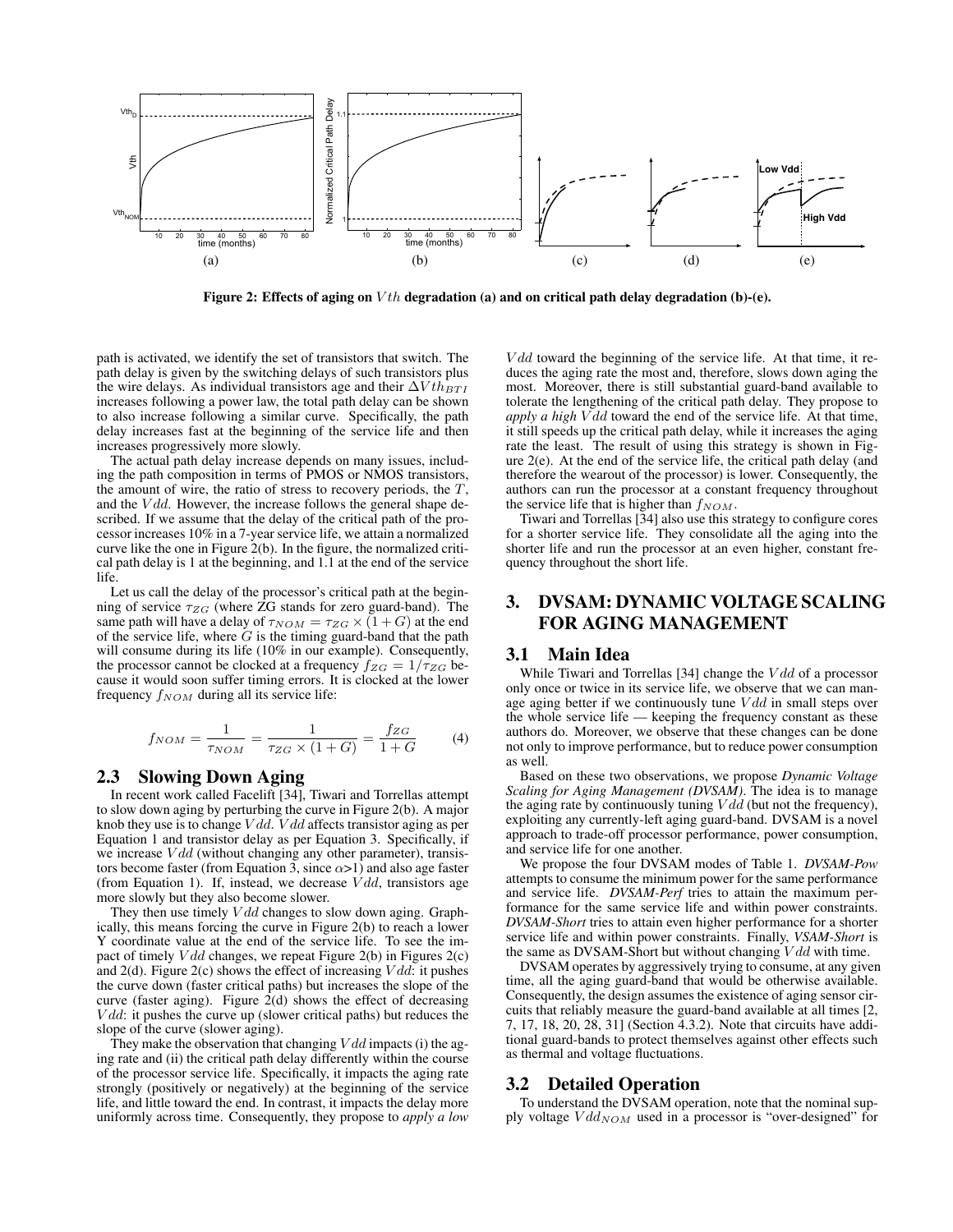

Figure 3: Changes in  $Vdd$  (top row) and critical path delay (bottom row) as a function of time for the different DVSAM modes.

| Mode: Goal                         | Vdd Values                        |
|------------------------------------|-----------------------------------|
| DVSAM-Pow:                         | At $t=0$ :                        |
| Consume minimum power for the      | $Vdd \ll Vdd$ <sub>NOM</sub>      |
| same performance and service life. | At $t = S_{NOM}$ :                |
| $(f = f_{NOM}, P < P_{NOM})$       | $Vdd < Vdd_{NOM}$                 |
| DVSAM-Perf:                        | At $t=0$ :                        |
| Attain maximum performance for     | $Vdd < Vdd_{NOM}$                 |
| the same service life and a given  | At $t = S_{NOM}$ :                |
| power budget.                      | $Vdd > Vdd_{NOM}$                 |
| $(f > f_{NOM}, P > P_{NOM})$       |                                   |
| DVSAM-Short:                       | At $t=0$ :                        |
| Attain even higher performance for | $Vdd > Vdd_{NOM}$                 |
| a shorter service life and a given | At $t = S_{SH}$ :                 |
| power budget.                      | $Vdd \gg Vdd$ <sub>NOM</sub>      |
| $(f \gg f_{NOM}, P \gg P_{NOM})$   |                                   |
| VSAM-Short:                        | $\forall$ t $\in$ [0, $S_{SH}$ ]: |
| Special case: Same as DVSAM-Short  | $Vdd \gg Vdd$ <sub>NOM</sub>      |
| but no $Vdd$ changes with time.    |                                   |
| $(f \gg f_{NOM}, P \gg P_{NOM})$   |                                   |

Table 1: DVSAM modes. P denotes total power consumption, with  $P_{NOM}$  corresponding to the power consumption of a core clocked at  $f_{NOM}$  under nominal operating conditions.

the early parts of the processor's service life. It is designed so that, by the end of the service life, the processor's critical path is just fast enough to avert any timing error. However, earlier on in the service life, before that path aged, that path used to take less time than the cycle time — and its speed was enabled by the  $Vdd_{NOM}$ . Clearly, at that time, we could have used a lower  $Vdd$ .

This effect is seen analytically by assuming a critical path of identical gates and summing up the switching delays of all the transistors in the path using Equation 3. The critical path delay at the end of the service life ( $\tau_{NOM}$ ), when  $Vth = Vth_D$ , is supported by  $Vdd_{NOM}$ :

$$
\tau_{NOM} \propto \frac{Vdd_{NOM}}{\mu (Vdd_{NOM} - Vth_D)^{\alpha}} \tag{5}
$$

The same  $Vdd_{NOM}$  is used at the beginning of the service life when, because  $Vth = Vth_{NOM}$ , the same path only takes  $\tau_{ZG}$ :

$$
\tau_{ZG} \propto \frac{Vdd_{NOM}}{\mu (Vdd_{NOM} - Vth_{NOM})^{\alpha}} \tag{6}
$$

However, since the processor is clocked at the same frequency throughout the whole service life, keeping these paths so fast is unnecessary. Consequently, DVSAM-Pow reduces  $Vdd$  in the early

stages of the service life, slowing these paths but ensuring that they do not take longer than  $\tau_{NOM}$ . The result is power savings. Note that the  $V d d$  reduction becomes gradually smaller, as the paths age. It may be that, by the end of the service life, we can still use a lower  $Vdd$  than  $Vdd_{NOM}$ . The reason is that, thanks to having applied lower-than-usual  $Vdd$  to the processor over a long period, its paths have aged less than usual. Table 1 shows these  $V \overline{d} d$  values. In the table, the nominal service life is denoted as  $S_{NOM}$ .

Alternatively, since the paths have timing slack in the early stages of the service life, DVSAM-Perf increases the frequency of the processor, hence delivering higher performance. However, for simplicity in our design, we want to keep the elevated frequency of the processor constant over the whole service life. To do so, DVSAM-Perf also changes  $Vdd$ . Toward the early stages of the service life, to slow down aging as Tiwari and Torrellas [34], V dd will be set slightly below  $\bar{V}d\bar{d}_{NOM}$ . Toward the end of the service life, to keep up with the higher frequency of the processor, V dd will be set above  $Vdd_{NOM}$ . Table 1 shows these  $Vdd$  values.

Figures 3(a) and 3(b) show the operation of the DVSAM-Pow and DVSAM-Perf modes, respectively. The top row shows the changes in  $Vdd$  as a function of time, while the bottom one shows the changes in critical path delay  $(\tau)$  as a function of time. Time goes from  $t = 0$  to the end of the service life  $S_{NOM}$  (e.g., 7 years). Each chart also shows, with a dotted line, the evolution of the parameter value if DVSAM was not applied. Specifically, Vdd stays constant at  $Vdd_{NOM}$  (top row), and  $\tau$  changes from  $\tau_{ZG}$  at  $t=0$ to  $\tau_{NOM}$  at  $S_{NOM}$  — first quickly and then slowly.

Consider the V<sub>dd</sub> charts first. As indicated above, in DVSAM-Pow, *V dd* starts significantly lower than  $V d d_{NOM}$ , gradually increases, and reaches a value below  $Vdd_{NOM}$  at  $S_{NOM}$ . In DVSAM-Perf,  $Vdd$  starts slightly lower than  $Vdd_{NOM}$ , increases faster, and ends up significantly higher than  $Vdd_{NOM}$ .

In the critical path delay charts (bottom row), both modes show a constant critical path delay (labeled  $\tau_{OP}$ ). This is because they dynamically tune the  $V d d$  so that the critical path always takes exactly the same time — balancing the natural lengthening of the critical path due to aging with progressively higher  $Vdd$ . In both cases, the processor is clocked at constant frequency  $f_{OP} = 1/\tau_{OP}$  over the whole service life. In DVSAM-Pow,  $\tau_{OP}$  is equal to  $\tau_{NOM}$ ; in DVSAM-Perf,  $\tau_{OP}$  is kept smaller than  $\tau_{NOM}$  to enable a higher frequency. DVSAM-Perf can keep pushing  $\tau_{OP}$  lower at progressively higher power costs. However, we will reach a point where constraints in  $Vdd, T$ , or service life duration will prevent any further reduction in  $\tau_{OP}$ .

To attain higher performance beyond such points, we have the last two DVSAM modes. They deliver higher performance than DVSAM-Perf (at higher power) by giving up service life (Table 1).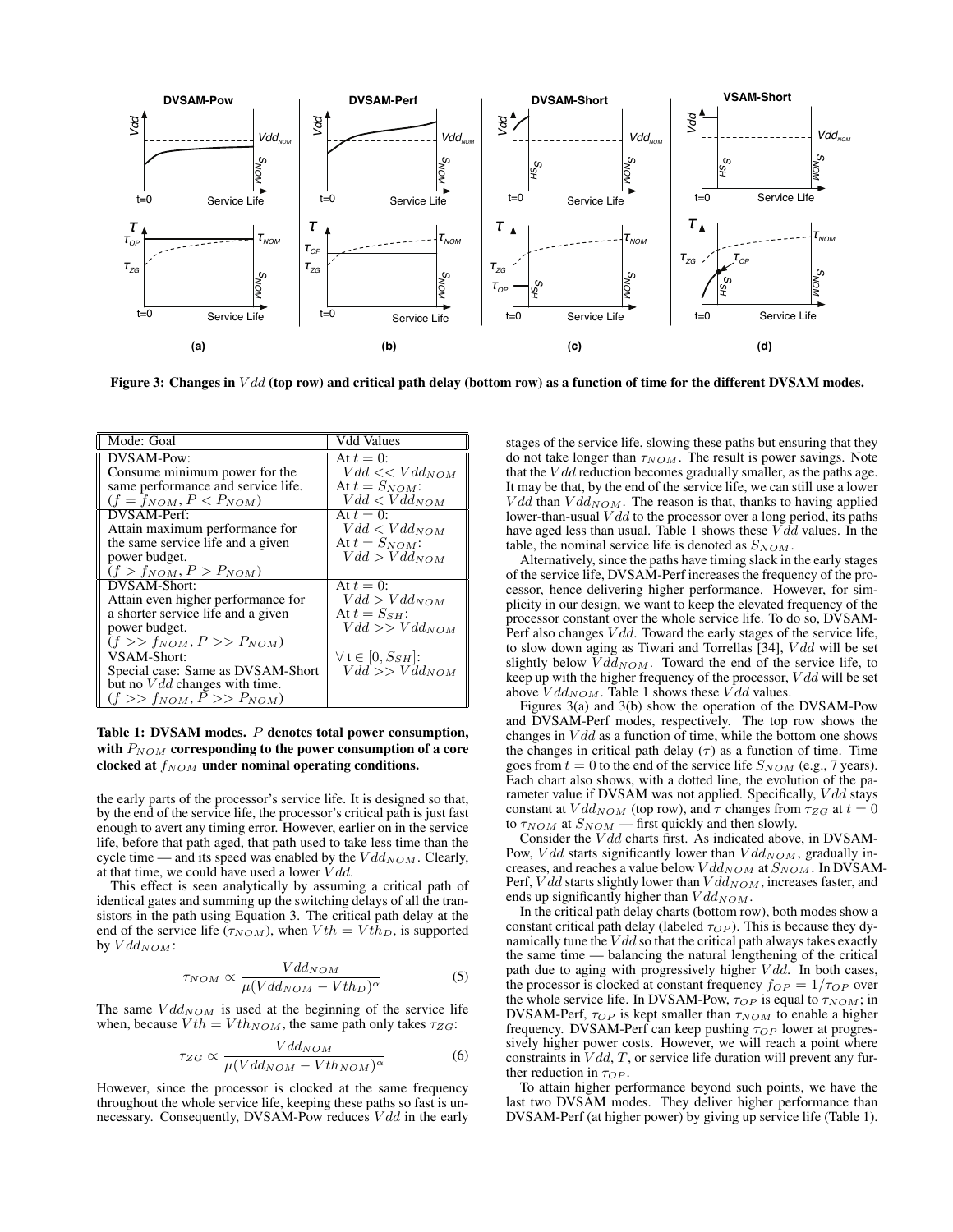This means that the processor will become unusable and be discarded at a time  $S_{SH}$  (for short service life), much earlier than  $S_{NOM}.$ 

Figure 3(c) shows the operation of DVSAM-Short. Already at the start of the service life,  $Vdd$  is set to a value higher than  $Vdd_{NOM}$  (top chart of the figure). This dramatically reduces the delay of the critical path to  $\tau_{OP}$  (bottom chart), and enables the processor to cycle at a high frequency. To make up for the lengthening of the critical path with time due to aging,  $Vdd$  has to continue to increase with time (top chart). The result is that the critical path takes the same time (bottom chart) and, therefore, the high frequency is maintained. However, since aging is exponential on  $Vdd$ and  $T$  (Equation 1), the high  $Vdd$  and resulting high  $T$  rapidly age the critical path. Soon, the aging is such that, to keep up with the high frequency required,  $Vdd$  (or T) would have to go above allowed values. At that point, shown as  $S_{SH}$  in Figure 3(c), the processor is discarded.

Finally, VSAM-Short is a simpler design than DVSAM-Short. Figure 3(d) shows its operation.  $V d d$  is set to a value higher than  $V \bar{d}d_{NOM}$  (top chart of the figure). However, instead of dynamically compensating the increase in critical path delay due to aging with higher  $Vdd$ , we keep  $Vdd$  constant (top chart). As a result, the critical path delay increases (bottom chart). After a relatively short duration  $S_{SH}$  (different than for DVSAM-Short), the processor has aged too much and is discarded. Note that the critical path delay is not constant, while we want to keep the frequency constant. Consequently, the processor can only be clocked at the frequency allowed by the path delay at  $S_{SH}$ , namely  $\tau_{OP}$  in the figure.

# 4. THE BUBBLEWRAP MANY-CORE

## 4.1 Overview

The *BubbleWrap* is a novel many-core that uses DVSAM to address the problem described in Section 1 of not being able to power-on all the on-chip cores simultaneously. While BubbleWrap uses all DVSAM modes, its most novel characteristic is the use of DVSAM-Short and VSAM-Short.

BubbleWrap has  $N$  architecturally homogeneous cores, of which only  $N_T$  can be powered-on simultaneously. The architecture distinguishes two groups of cores: *Throughput* (T) and *Expendable* (E) cores. In a die affected by process variation, we select  $N_T$ cores as the Throughput cores. We choose the ones that consume the least power at the target frequency. They are used to run the parallel sections of applications where, typically, we want throughput. The rest of the cores ( $N_E = N - N_T$ ) are designated as Expendable cores. They are dedicated to run the sequential sections of applications, where we want per-thread performance.

The Expendable cores form a sequential accelerator. In our most novel designs, we attain acceleration by sacrificing one Expendable core at a time. Specifically, each Expendable core runs under DVSAM-Short (or VSAM-Short) mode, at elevated Vdd and frequency. It delivers high performance, but it ages fast until it can no longer sustain such conditions. At that point, we say that the core *pops*. It is discarded and replaced by another core from the Expendable group. This process of *popping* cores by applying DVSAM-Short (or VSAM-Short) modes gives its name to the BubbleWrap many-core.

Figure 4(a) shows a logical view of the BubbleWrap many-core. The figure depicts a mid-life chip, when some of the Expendable cores have already popped (in black). Although the Throughput and Expendable cores form two logical groups, process variation determines their actual location on the die and, therefore, the cores of each group are typically not physically contiguous. All Throughput cores, however, receive the same supply voltage  $Vdd_T$ . When active, an Expendable core receives  $V d\tilde{d}_E$ .

To estimate how quickly BubbleWrap can afford to pop Expendable cores, we add up the sequential-execution time of all the applications that are expected to run on the chip over its service life. This number, as a fraction of the nominal service life  $S_{NOM}$  of the



Figure 4: BubbleWrap chip (a) and operation (b).



Figure 5: BubbleWrap chips corresponding to different environments. In each environment, Throughput cores are in gray and Expendable cores in white. Recall that *popping* means applying DVSAM-Short or VSAM-Short to the Expendable cores.

chip, is called the *Sequential Load* ( $L_{SEQ}$ ). For example, if we expect to run 21 applications, each of which runs a sequential section for 6 months, and the nominal service life of the chip is 7 years, then  $L_{SEQ} = 21 \times 0.5/7 = 1.5$ . Knowing  $L_{SEQ}$  and the number of Expendable cores  $N_E$ , we can conservatively estimate the short service life of each individual Expendable core  $S_{SH}$  as follows

$$
S_{SH} = \frac{S_{NOM} \times L_{SEQ}}{N_E} \tag{7}
$$

In our example, if we have 32 Expendable cores, each has to last  $S_{SH} = 7 \times 1.5/32$ , which is approximately 4 months. In reality, each core will take less than 4 months to execute its load because, thanks to its higher  $Vdd$ , it runs faster.

Figure 4(b) qualitatively shows how an Expendable core's shorter service life  $(S_{SH})$  permits operation at increasingly higher frequencies. The figure plots the frequency gain over the nominal frequency as a function of  $S_{SH}$ . The curve is generated with representative parameter values. It can be shown that the frequency gain increases exponentially with decreasing  $S_{SH}$ . Consequently, for (D)VSAM-Short to be profitable, it is required that  $S_{SH} \ll$  $S_{NOM}$ . Fortunately, we expect that  $S_{SH}$  will continue to shrink with time, since technology scaling is providing more Expendable cores with each generation.

## 4.2 BubbleWrap Environments

The application of the different DVSAM modes of Section 3 to the Throughput or Expendable cores gives rise to six different BubbleWrap environments. The environments are pictorially shown in Figure 5 and described in Table 2.

Chip (a) in Figure 5 shows the *Base* environment, which serves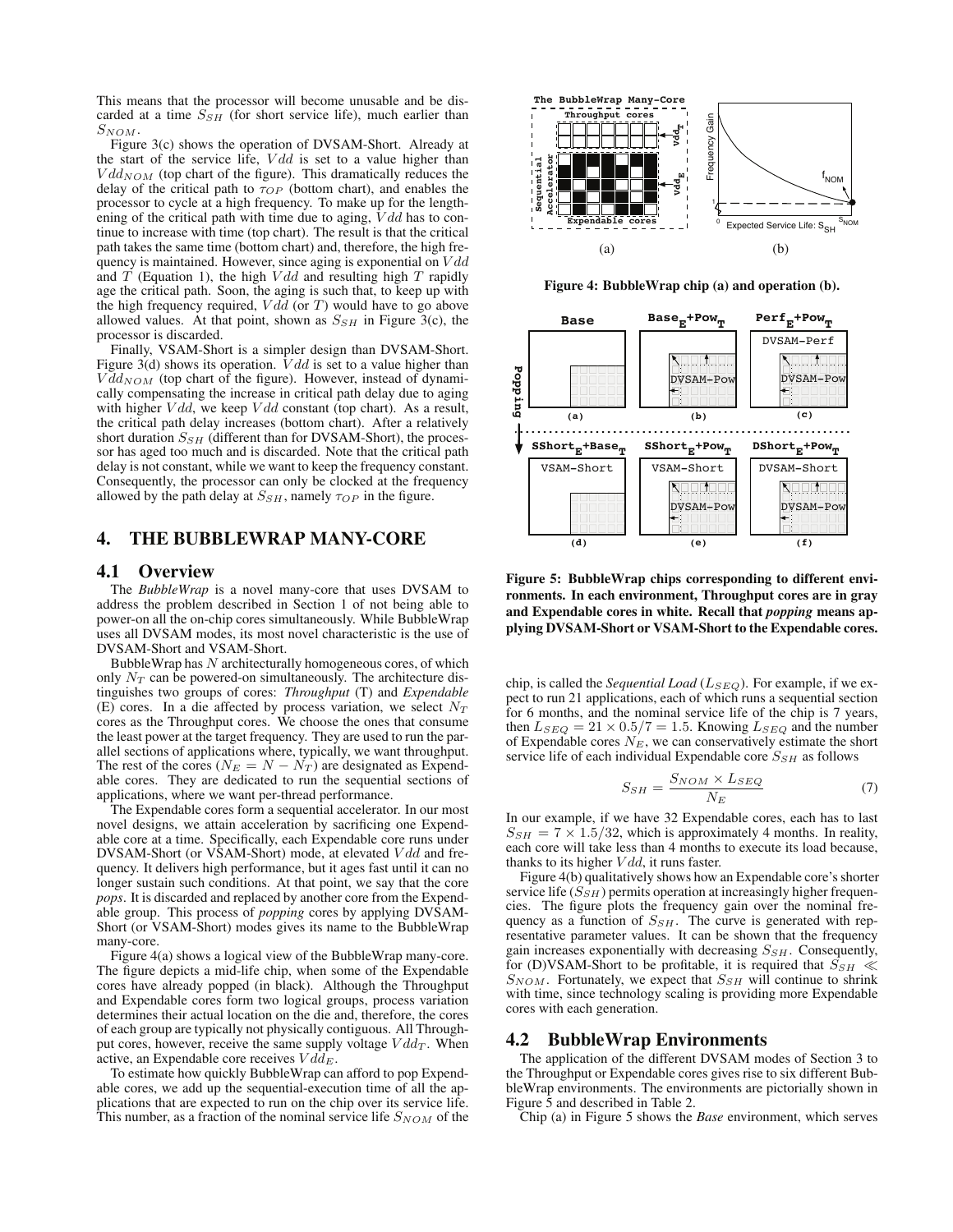| Environment        | $Vdd_E$          | $Vdd\tau$              |
|--------------------|------------------|------------------------|
| Base               | N/A              | $\overline{Vdd}_{NOM}$ |
|                    | (Cores disabled) |                        |
| $Base_E + Power$   | N/A              | $\langle Vdd_{NOM}$    |
|                    | (Cores disabled) | (DVSAM-Pow)            |
| $Perf_E+Pow_T$     | Variable         | $\langle Vdd_{NOM}$    |
|                    | (DVSAM-Perf)     | (DVSAM-Pow)            |
| $SShort_E+Baser$   | $> Vdd_{NOM}$    | $Vdd_{NOM}$            |
|                    | (VSAM-Short)     |                        |
| $SShort_E + Pow_T$ | $> Vdd_{NOM}$    | $\langle Vdd_{NOM}$    |
|                    | (VSAM-Short)     | (DVSAM-Pow)            |
| $DShort_E + Pow_T$ | $>Vdd_{NOM}$     | $\langle Vdd_{NOM}$    |
|                    | (DVSAM-Short)    | (DVSAM-Pow)            |

## Table 2: Voltage applied to the Expendable cores  $(Vdd_E)$  and to the Throughput cores  $(Vdd_T)$  in each of the BubbleWrap environments.

as the baseline. In *Base*, we disable the Expendable cores and operate the Throughput cores at  $Vdd_{NOM}$  and  $f_{NOM}$ .

Chip (b) shows the  $Base_E+Pow_T$  environment, where we keep the Expendable cores disabled and apply DVSAM-Pow to the Throughput cores. Throughput cores operate at  $f_{NOM}$  and at a supply voltage less than  $V d\bar{d}_{NOM}$ . Since each Throughput core now consumes less power, we can *expand* the number of Throughput cores and power-on all of them at the same time. This is shown in Figure 5(b) with the arrows. Overall, this environment increases throughput while clocking all the processors at  $f_{NOM}$ .

Chip (c) shows the  $Perf_E+Pow_T$  environment, where we apply DVSAM-Perf to the Expendable cores (one at a time, during sequential sections) and, as before, DVSAM-Pow to the Throughput cores (to all of them, under expansion, during parallel sections). Expendable cores now deliver higher sequential performance, while Throughput cores deliver higher throughput.

The environments in chips (d), (e), and (f) are the same as the ones in (a), (b), and (c) except that, in addition, we apply core popping. Recall that this means applying VSAM-Short or DVSAM-Short to the Expendable cores. As a result, these environments further increase sequential performance.

The type of popping we perform (VSAM-Short or DVSAM-Short) in each case depends on whether the corresponding chip in Figure 5 already supported DVSAM on Expendable cores to start with. Specifically, if it did not, we apply VSAM-Short; if it did, we apply DVSAM-Short. Consequently, in chip (d), we take *Base* and apply VSAM-Short to the Expendable cores. The result is  $SShort_E+Base_T$ . In chip (e), we take  $Base_E+Pow_T$  and apply VSAM-Short to the Expendable cores. The result is called  $SShort_E+Pow_T$ . Finally, in chip (f), we take  $Perf_E+Pow_T$ and apply DVSAM-Short to the Expendable cores, creating the  $DShort_E+Pow_T$  environment.

## 4.3 Hardware Support for BubbleWrap

We describe three hardware components of BubbleWrap, namely the power and clock distribution system, the aging sensors, and the optimizing controller.

#### *4.3.1 Power and Clock Distribution System*

Our proposed BubbleWrap design has two voltage and frequency domains in the chip, namely one for the set of Throughput cores and one for the set of Expendable ones. This simple implementation provides enough functionality for our environments of Figure 5. Indeed, in such environments, all the cores in the Throughput set operate under the same conditions, and these conditions are potentially different than those for the Expendable cores. Note that other designs are also possible. For example, in a scenario with high within-die process variation, it may make sense to have one voltage and frequency domain per core. Alternatively, in a scenario where the chip runs a single application at a time, which alternates between parallel and sequential phases, BubbleWrap would only need a single voltage and frequency domain. This simpler design would suffice because we would not have Throughput cores and Expendable cores busy at the same time. However, we do not consider such designs here.

Let us consider the power distribution first. Since the physical location of the Throughput and Expendable cores on chip is unknown until manufacturing test time, we need a design that can supply either  $Vdd_E$  or  $Vdd_T$  to any core on the die. The most flexible solution is to include two independent supply networks [24], and connect all cores to both grids through power-gating transistors. In this manner, a controller can select, for each core, whether to connect to the  $Vdd_E$  grid or the  $Vdd_T$  grid by turning on the appropriate transistor.

Figure 6(a) shows such a design. The figure shows a chip with a global controller and one core. The core has a multiplexer that can select one of the two power grids. The controller determines the values of  $V d d_E$  and  $V d d_T$ , along with which grid each core should be connected to. This design has the advantage of allowing cores to move from one grid to the other dynamically, possibly based on their aging conditions.



Figure 6: BubbleWrap power (a) and clock (b) distribution.

Figure 6(b) shows the clock distribution network. The figure shows the grid with a global controller and four cores — one Expendable and three Throughput ones. Each core contains a PLL for signal integrity. The controller manages each PLL so that the correct frequency is supplied. This design allows a core to move from one of the core sets to the other dynamically. Moreover, if needed, it can also support per-core frequency domains [10, 15].

#### *4.3.2 Aging Sensors*

The effective application of the different DVSAM modes requires that we have a way to reliably estimate the aging that each core experiences. This can be done by using aging sensors that dynamically measure the increase in critical path delays due to aging. The literature proposes a variety of techniques for this purpose, including canary paths distributed throughout the cores or periodic BIST (e.g., [2, 7, 17, 18, 20, 28, 31]). It is claimed that such techniques can measure critical path delays with sub- $\mu$ s measurement times and sub-ps precision [18]. Moreover, Intel Core i7 [15] already includes some of this circuitry to determine the level of Turbo Boost that can be applied.

## *4.3.3 Optimizing Dynamic Controller*

The BubbleWrap controller interacts with the rest of the chip as shown in Figure 7(a). The controller performs several tasks. First, it dynamically adjusts the  $Vdd_T(t)$  and  $Vdd_E(t)$  supplied to the two sets of cores. Second, it keeps a table of which cores are Throughput, which are Expendable, and which ones are currently running. Based on this information, it sends the core selection signals described in Section 4.3.1. Note that, if it uses any of the BubbleWrap environments with core popping, the controller also determines when an Expendable core can be considered popped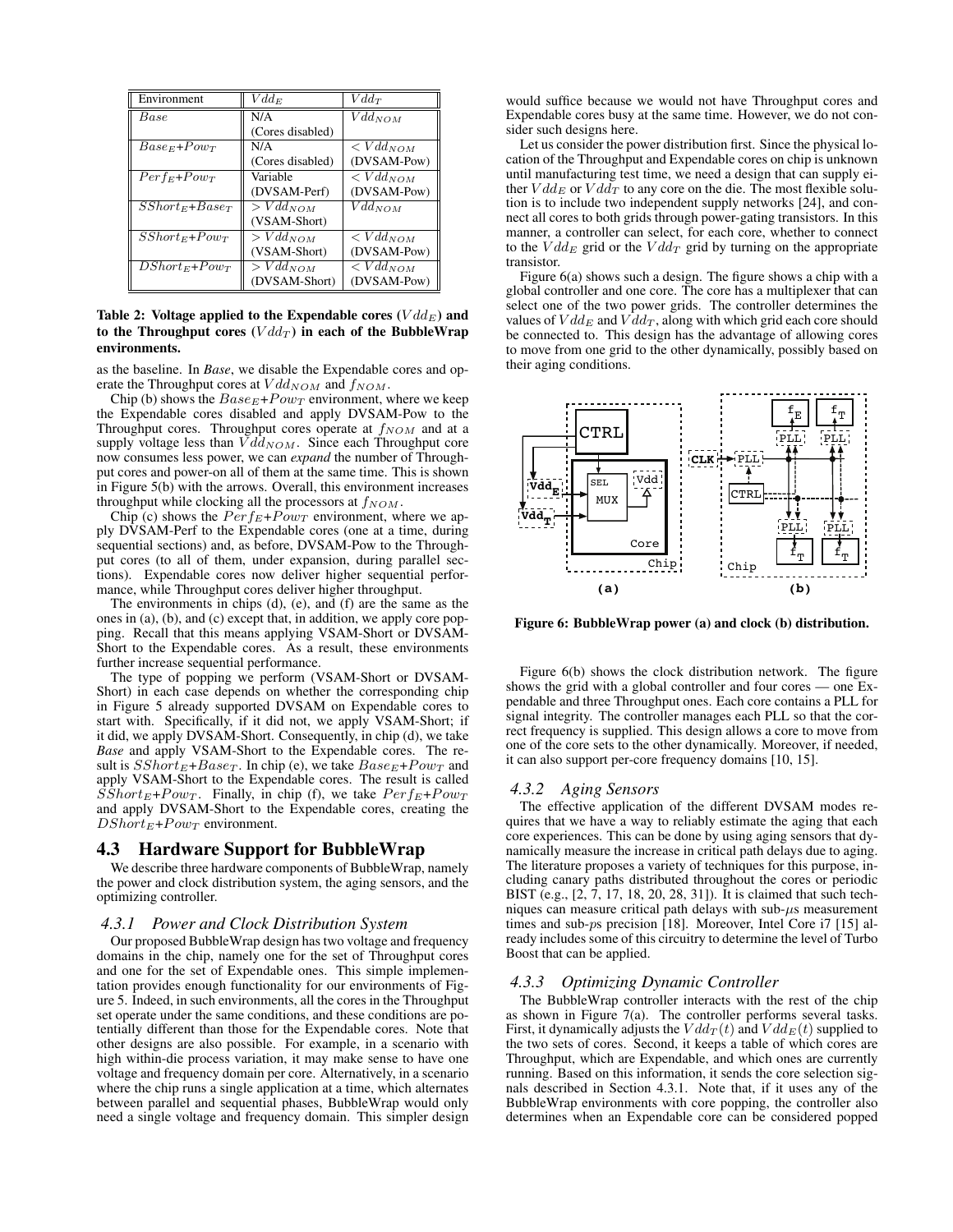| Cox         | $2.5 \times 10^{-20} F / nm^2$ | $\boldsymbol{n}$ | 1.5                                                         |
|-------------|--------------------------------|------------------|-------------------------------------------------------------|
| $k_T$       | $\overline{-1mV/K}$            | $E_0$            | 0.08V/nm                                                    |
| $T_0$       | $70^{\circ}$ C                 | Ea               | 0.56eV                                                      |
| $T_{MAX}$   | $100^{\circ}C$                 | $\alpha$         | 0.2                                                         |
| Vdd         | $0.8 - 1.3V$                   | $S_{NOM}$        | 7 years                                                     |
| $Vdd_{NOM}$ | 1V                             | $\alpha$         | 1.3                                                         |
| $Vth_{NOM}$ | 250mV                          | G                | $\frac{10\% \text{ at } T_{MAX}}{10\% \text{ at } T_{MAX}}$ |
| $k_{DIBL}$  | $-150mV/V$                     | $\eta$           | 0.35                                                        |

Table 3: Technology parameters.



Figure 7: Overview of the BubbleWrap controller.

and keeps track of which cores are already popped. To perform all these tasks, the controller needs age information from all the cores.

We envision a simple hardware-based implementation of the controller. Every time that the operating system (OS) changes the threads running on the chip, it passes information to the controller on which DVSAM mode is most appropriate for each thread, or at least which threads require acceleration. Based on this information and core age information, the controller outputs its initial  $Vdd_T$ ,  $V d dE$ , and the core selection signals.

As the threads execute, the controller dynamically tunes the  $Vdd_T$  and  $Vdd_E$  values. At any time, its goal is to supply the *minimum*  $V dd_T$  (or  $V dd_E$ ) value that enables the cores to keep up with the target operational frequency  $(f_{OP})$  for the current DVSAM mode. Note that such frequency is not set by the controller; it is set statically by the manufacturer.

To tune the voltages, the controller relies on the age information provided by the cores in Figure 7(a). To see how this works, Figure 7(b) shows the internals of the controller. The figure also shows 3 Throughput cores, one of which is expanded.

In each core, aging sensors detect aging-induced increases in critical path delays. The figure sketches a design similar to the one by Teodorescu *et al* [32]. It uses multiple critical path replicas distributed across the core along with a phase detector. If each replica satisfies the frequency specification by a certain margin, the core asserts signal *Fast*, to indicate that this core may operate at a lower  $Vdd$  and still be clocked at the target frequency. If at least one of the replicas does not satisfy the frequency specification, signal *Slow* is asserted to demand a higher  $V d d$  for this core to support the target frequency. If no signal is set, all of the replicas satisfy the frequency specification with the lowest margin. The combination of the Fast and Slow signals is the age information passed from each core to the controller.

The controller collects all Fast and Slow signals from all Throughput cores and combines them using a similar circuit inside the controller (Figure 7(b)). The circuit asserts signal *DOWN* when a lower  $Vdd$  may be feasible to cycle at the target frequency; it asserts signal *UP* if at least one of the cores requires a higher  $Vdd$ . If no signal is asserted, all of the cores satisfy the frequency at the lowest possible power budget. Finally, *DOWN* and *UP* form the control inputs to a counter. The counter is then connected to a

| Technology node: 22nm               | $f_{NOM}$ : 4.5GHz                                      |
|-------------------------------------|---------------------------------------------------------|
| Cores per chip: $16T + 16E$         | $P_{MAX}$ : 80W (all cores), 5W (T core), 10W (E core)  |
| Width: 6-fetch 4-issue 4-retire OoO | L1 D Cache: 16KB WT, 0.44ns round trip, 4 way, 64B line |
| ROB: 152 entries                    | L1 I Cache: 16KB, 0.44ns round trip, 2 way, 64B line    |
| Issue window: 40 fp, 80 int         | L2 Cache: 2MB WB per core, 2ns round trip,              |
| LSO Size: 54 LD, 46 ST              | 8-way, 64B line, has stride prefetcher                  |
| Branch pred: 80Kb tournament        | Memory: 80ns round trip                                 |

#### Table 4: Microarchitectural parameters.

digital-to-analog converter (DAC), which converts the counter output to  $Vdd_T$ .

Although not shown in the figure, an analogous circuit exists for Expendable cores. In addition, the figure shows the table that records the mapping of cores to Throughput or Expendable type, and which cores are already popped.

The characteristics of the DAC, together with the magnitude of the voltage noise determine the grain size at which the DVSAM modes can tune  $Vdd$ 

## 5. EVALUATION SETUP

In this section, we present the evaluation methodology that we use to characterize a BubbleWrap chip in a near-future process technology.

#### 5.1 Power and Thermal Model

We use a simple model to estimate power and temperature values in a BubbleWrap chip. We estimate the dynamic power consumed by a core using Wattch [8]; for the static power, we use the following equations:

$$
P_{STA} = Vdd \times I_{LEAK}
$$
  

$$
I_{LEAK} \propto \mu \times T^2 \times e^{-qVth/kTn}
$$
, where  $\mu \propto T^{-1.5}$  (8)

Adding up the power consumed by all of the on-chip cores in  $P_{TOT}$ , we use the following equations to estimate the (junction) temperature  $T_J$  of a core:

$$
T_J = T_S + \theta_{JS} \times (P_{STA} + P_{DYN}) \quad (per \; core)
$$
  
\n
$$
T_S = T_A + \theta_{SA} \times P_{TOT}
$$
 (9)

In the equations,  $\theta_{SA}$  is the spreader to ambient thermal resistance, which is modeled as a lumped equivalent of spreader to heatsink and heat-sink to ambient thermal resistances. Moreover,  $T_A$  is the ambient temperature,  $T_S$  is the spreader temperature,  $P_{STA}$  and  $P_{DYN}$  are the static and dynamic power consumptions of the core, and  $\theta_{JS}$  is the junction to spreader thermal resistance. We assume an ambient temperature  $T_A$  of 45°C and a  $\theta_{SA}$  of 0.222K/W [15], while  $\theta_{JS}$  is calibrated for the worst case operating conditions.

For the near-future technology node we are assuming, the core area is already so small that intra-core spatial thermal variation becomes negligible. Therefore, we model temperature at core granularity, which offers reasonable fidelity for many-core designs [14]. Moreover, since we assume a checkerboard core-cache layout, which reduces core-to-core thermal coupling significantly, we neglect intercore lateral conduction. The cache power density is significantly lower than the core power density. Hence, caches placed between cores act as virtual lateral heat-sinks.

We impose a maximum chip power in the cores of 80W, and a maximum power of 5W per Throughput core. A core is designed to support a power limit of 10W; going above that could damage its power-distribution system. Consequently, 10W is the effective maximum power for an Expandable core.

#### 5.2 Process Technology

We assume a 22nm technology node based on the Predictive Technology Model's bulk HK-MG process [37], which incorporates recent corrections [19]. The technology parameters are given in Table 3.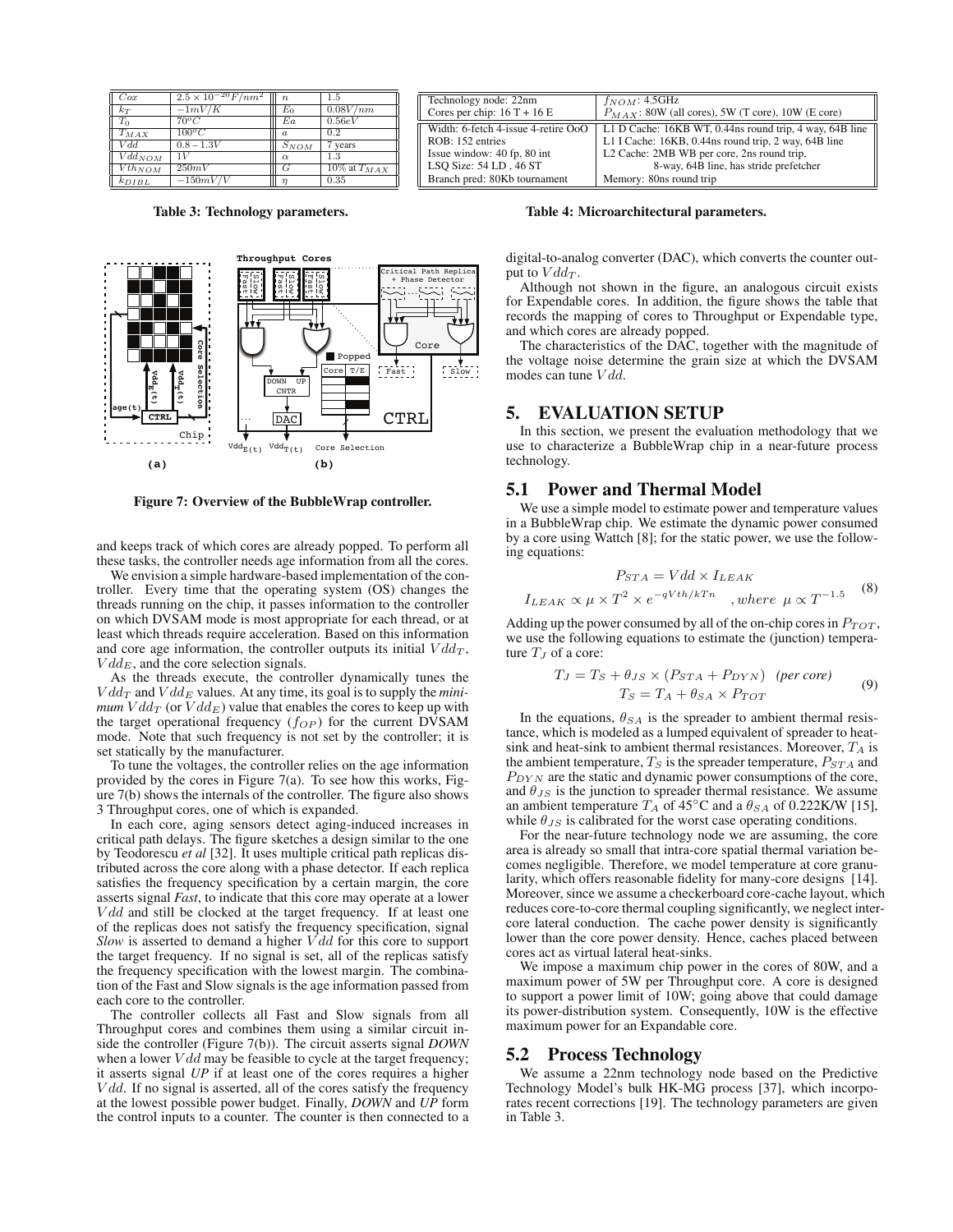We use a very simple model to estimate the effects of  $Vth$  process variation. Power and performance asymmetry due to process variation at the core granularity stems mainly from systematic variation, which shows strong spatial dependence [33]. Hence, given the small area taken by a core, we neglect any intra-core  $Vth$  variation. Moreover, we assume a normally-distributed core-to-core variation in Vth with  $\sigma/\mu = 5\%$ . In our evaluation, we perform some experiments on cores with  $[-3\sigma, +3\sigma]$  deviation from  $Vth_{NOM}$ . In our experiments, such range causes a variation of approximately 12% in power consumption between the most power consuming core and the least consuming one. Moreover, it leads to a variation of approximately 14% in frequency between the fastest core and the slowest one.

In our experiments, we assume that processors have a nominal service life  $S_{NOM}$  of 7 years. The constant of proportionality of Equation 1,  $A_{BTI}$ , is calibrated so that a core with a  $+3\sigma Vth$ value (i.e., the slow corner) slows down by  $G = 10\%$  at the end of  $S_{NOM}$  if operated continuously at  $Vdd_{NOM}$  and  $T_{MAX}$ . The constant of proportionality for the alpha-power law (Equation 3) is calibrated to guarantee operation at  $f_{ZG}$  for a core with a  $+3\sigma$  $Vth$  value at the beginning of the service life, at  $Vdd_{NOM}$  and  $T_0$ . Finally, the constant of proportionality for leakage current (Equation 8) is set so that leakage accounts for 25% of the total power consumption for a core with a  $-3\sigma Vth$  value (i.e., the leaky corner) at  $\dot{V}dd_{NOM}$  and  $T_0$ .

## 5.3 Workload

Each non-idle core repeatedly cycles through the SPECint2000 applications in a round-robin fashion (switching every  $\approx$  45minutes of simulated time), therefore experiencing a diverse range of work over its service life. We create parallel sections, where all Thoughput cores are busy running this load (or an expanded number of Thoughput cores). We also create sequential sections, where only one Expendable core is running. To assess how BubbleWrap performs with different proportions of parallel and sequential sections, we parameterize the workload with the fraction  $W_{SEQ}$  of time spent in the sequential section — for the default number of Throughput cores, without expansion. The evaluation characterizes BubbleWrap for  $W_{SEQ} = [0, 1]$ .

## 5.4 Many-Core Microarchitecture

We model a near-future 32-core many-core microarchitecture as described in Table 4. Based on ITRS projections [16] (along with corrections based on current industry status), we use 16 Throughput and 16 Expendable cores as the default (not counting expansion for the set of Throughput cores). We simulate the core microarchitecture with the SESC simulator [25] instrumented with Wattch models [8].

# 6. EVALUATION

In this section, we assess the impact of BubbleWrap in terms of power and performance. The evaluation optimistically assumes that the aging sensors always give correct information on the critical path length and that the BubbleWrap controller adds no overhead. In the following, we analyze DVSAM-Pow, DVSAM-Perf, DVSAM-Short and VSAM-Short, and finally the different BubbleWrap environments.

# 6.1 Enhancing Throughput: DVSAM-Pow

For the evaluation, we consider three cores to cover the whole *V*th spectrum: one with  $Vth_{NOM}$ , one with  $Vth$  at  $-3\sigma$ , and one with Vth at  $+3\sigma$ . They are all clocked at  $f_{NOM}$  and work at workload temperature conditions. To each of these cores, we apply DVSAM-Pow. The second column of Table 5 shows, for each of the cores, the energy reductions attained with DVSAM-Pow over the entire service life of the core. From the table, we see that DVSAM-Pow reduces the energy consumption by 13–31%. The savings are more pronounced for the cores with low  $Vth$ , which

suffer from higher static energy consumption. For the core with  $Vth_{NOM}$ , the savings are a substantial 23%.

| Deviation<br>in $Vth$ | Energy Savings due<br>to DVSAM-Pow $(\%)$ | Frequency Increases due<br>to DVSAM-Perf $(\%)$ |
|-----------------------|-------------------------------------------|-------------------------------------------------|
| $-3\sigma$            |                                           |                                                 |
|                       |                                           |                                                 |
| $+3\sigma$            |                                           |                                                 |

#### Table 5: Benefits of DVSAM-Pow and DVSAM-Perf.

We now take the core with  $Vth_{NOM}$  before and after the optimization and plot its temporal evolution over the whole service life. We call the two resulting cores *Base* and *DVSAM-Pow*, respectively, and show the  $Vdd$  evolution (Figure 8(a)), normalized critical path delay  $\tau/\tau_{ZG}$  evolution (Figure 8(b)), power evolution (Figure 8(c)), and temperature evolution (Figure 8(d)). The plots show banded structures for the curves. They are due to temporal variations in the workload, as we execute the SPECint2000 applications in a round-robin manner.



Figure 8: Temporal evolution of the effects of DVSAM-Pow.

Figure 8(a) corresponds to the top row of Figure 3(a). We see that DVSAM-Pow keeps  $Vdd$  about 0.15V lower than Base. Moreover, the difference does not decrease much over the whole lifetime. To understand why, consider Figure 8(b), which corresponds to the second row of Figure 3(a). While DVSAM-Pow's critical path consumes all the guard-band from the beginning (by design), Base's critical path delay increases only a little, never consuming much of the guard-band. The reason is because the guard-band is dimensioned for the worst case conditions, namely a core with *V*th at  $+3\sigma$  operating at  $T_{MAX}$ . In our case, Base has  $Vth_{NOM}$ and operates at workload temperatures. As a result, it does not age as much and does not use most of the guard-band. Overall, the across-the-board gap in Figure 8(b) induces the resulting gap in Figure 8(a).

Note that DVSAM-Pow only consumes the guard-band set aside for aging (and variation). There is additional guard-banding present for other reasons, such as voltage noise. That one remains.

Figure 8(c) shows that the lower operating voltage of DVSAM-Pow saves significant power compared to the core operating continuously at  $Vdd_{NOM}$ . Finally, Figure 8(d) shows that the temper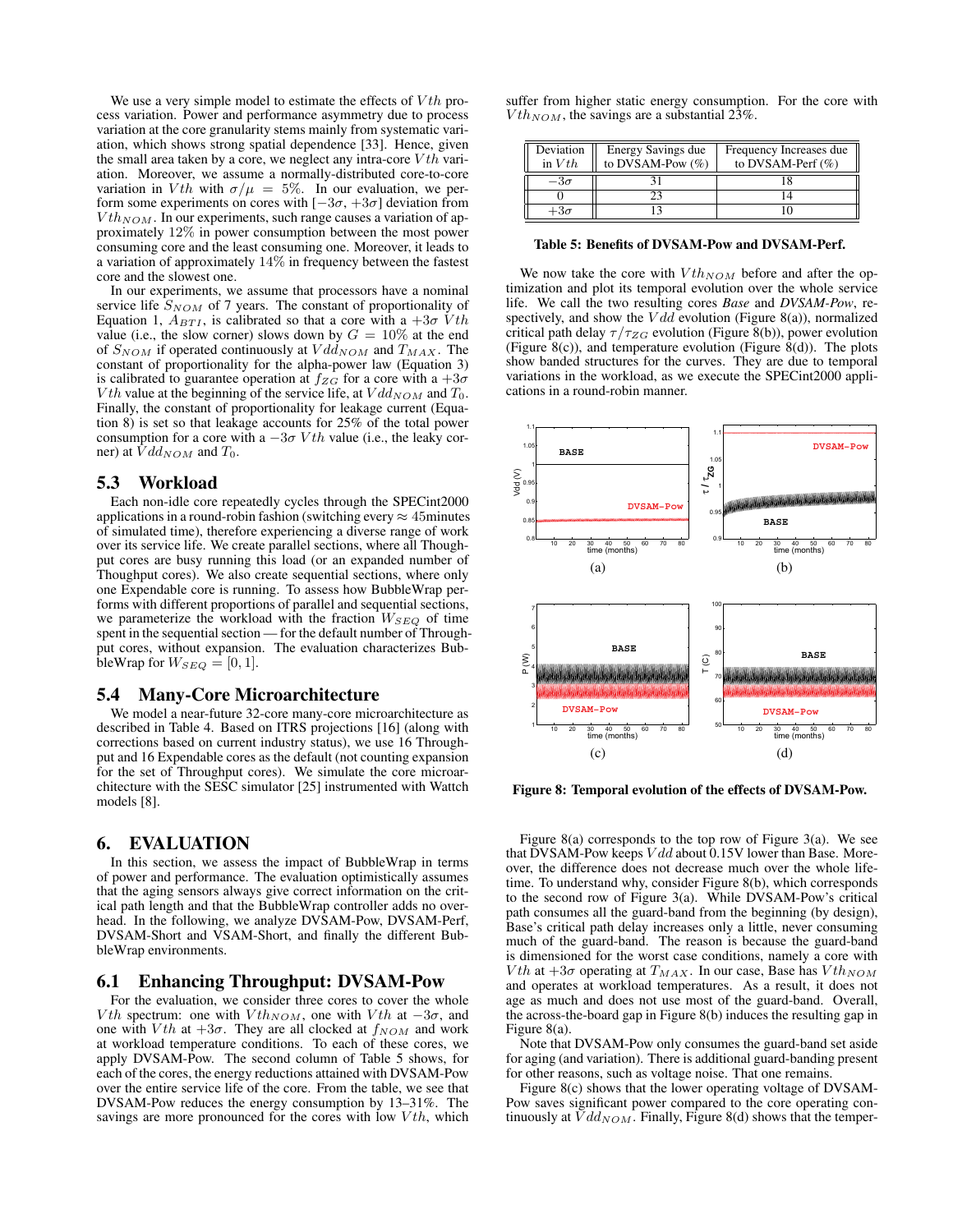ature also decreases due to the lower operating voltage.

#### 6.2 Enhancing Frequency: DVSAM-Perf

We now take the three cores covering the  $Vth$  spectrum as explained in the beginning of Section 6.1 and apply DVSAM-Perf. The third column of Table 5 shows, for each of the cores, the frequency increases attained with DVSAM-Perf over  $f_{NOM}$ . From the table, we see that DVSAM-Perf increases the frequency by 10–18%. The increase is larger for the core with low  $Vth$ , since this core can cycle faster for any given  $Vdd$ . For the core with  $Vth_{NOM}$ , the increase is a significant 14%.

Using the core with  $Vth_{NOM}$  before and after the optimization, we plot its temporal evolution over the whole service life. We call the resulting two cores *Base* and *DVSAM-Perf*, respectively, and show the evolution of  $Vdd$  (Figure 9(a)), normalized critical path delay  $\tau/\tau_{ZG}$  (Figure 9(b)), power (Figure 9(c)), and temperature (Figure 9(d)).



Figure 9: Temporal evolution of the effects of DVSAM-Perf.

Figure 9(a) corresponds to the top row of Figure 3(b). We see that, with DVSAM-Perf, Vdd starts around  $V \bar{d} d_{NOM}$  at the beginning of the service life and increases beyond  $Vdd_{NOM}$  thereafter. At the end of the service life, it reaches around 1.25V. Consider now Figure 9(b), which corresponds to the second row of Figure 3(b). Thanks to DVSAM-Perf's high V dd operation, DVSAM-Perf keeps the critical path delay around  $0.96 \times \tau_{ZG}$ . As a result, DVSAM-Perf operates at a constant frequency that is 14% higher than  $f_{NOM}$  over the whole service life. Recall that  $f_{NOM}$  is the frequency of the Base core. It has a period of  $\tau_{ZG} \times (1+G) =$  $\tau_{ZG} \times 1.1$ . This substantial frequency increase, even over the frequency of no guard-band  $(1/\tau_{ZG})$  is possible because the guardband is dimensioned for a core with  $V$ th at  $+3\sigma$  operating at  $T_{MAX}$ .

Figure 9(c) shows that the higher voltages of DVSAM-Perf cause a continuous increase in core power. By the end of the service life, the power consumed by a core is 7W. This is a high value, but still less than the 10W reserved to Expendable cores. As shown in Figure 9(d), the junction temperature goes above 90◦C at the end of the service life.

## 6.3 Popping: DVSAM-Short & VSAM-Short

We now consider the effect of popping Expendable cores, first with DVSAM-Short and then with VSAM-Short. As before, we use a core with  $Vth_{NOM}$ . We are interested in the evolution of the core at elevated voltage and frequency conditions for a period  $S_{SH}$ that ranges from 0 to  $S_{NOM}$ .

We consider DVSAM-Short first. Figure 10 considers all possible values of  $S_{SH}$  and shows: The maximum  $Vdd$  that gets applied to the core (Chart (a)), the frequency of the core relative to  $f_{NOM}$ (Chart (b)), the maximum power consumed by the core (Chart (c)), and the maximum temperature attained by the core (Chart (d)). Each chart highlights two data points, namely one for a one-month service life (labeled *1mo*) and one for a nominal service life (labeled  $S_{NOM}$ ). The latter corresponds to the DVSAM-Perf mode.



Figure 10: Impact of core popping with DVSAM-Short.

Recall from the top row of Figure 3(c) that, under DVSAM-Short, *Vdd* starts-off elevated and continues to increase until the core pops (i.e., we need to violate  $Vdd_{MAX}$ ,  $P_{MAX}$ , or  $T_{MAX}$ to maintain the frequency). Figure 10(a) shows that, in all cases of  $S_{SH}$ , Vdd practically reaches  $Vdd_{MAX}$ , which is 1.3V. Figures  $10(c)$  and  $10(d)$  show that the maximum core power and temperature, respectively, are fairly similar for different  $S_{SH}$ , and have not reached their allowed limit — core power is 6.5–7W and temperature is 90–95◦C.

Finally, Figure 10(b) shows that the frequency at which we can clock the core increases as  $S_{SH}$  becomes smaller. For a service life of 1 month, the core can be clocked at a frequency of 1.19 relative to  $f_{NOM}$ . However, as  $S_{SH}$  increases, the frequency quickly goes down. Very soon, we attain frequencies not much higher than the one reached by DVSAM-Perf, namely 1.14 relative to  $f_{NOM}$ . This is because the  $Vdd$  conditions required to deliver high frequency quickly age the core, limiting its service life.

We now consider VSAM-Short. This mode represents a simpler approach than DVSAM-Short because we do not need to repeatedly adjust  $Vdd$  based on measurements of the critical path delays. We simply set a constant, elevated  $Vdd_{SH}$  for the duration of the shorter service life  $S_{SH}$ . This was shown in the top row of Figure 3(d). However, this mode is less effective than DVSAM-Short because we need to set  $Vdd_{SH}$  conservatively — with the same conservative assumptions as we set  $Vdd_{NOM}$  when we want the processor to last for  $S_{NOM}$ . Specifically,  $V d d_{SH}$  should guarantee that, if operated continuously at  $T_{MAX}$ , the core with  $+3\sigma Vth$ deviation (the slow corner) consumes the entire guard-band only at the end of its presumed short service life  $(S_{SH})$ .

With these assumptions, we generate Figure 11(a), which shows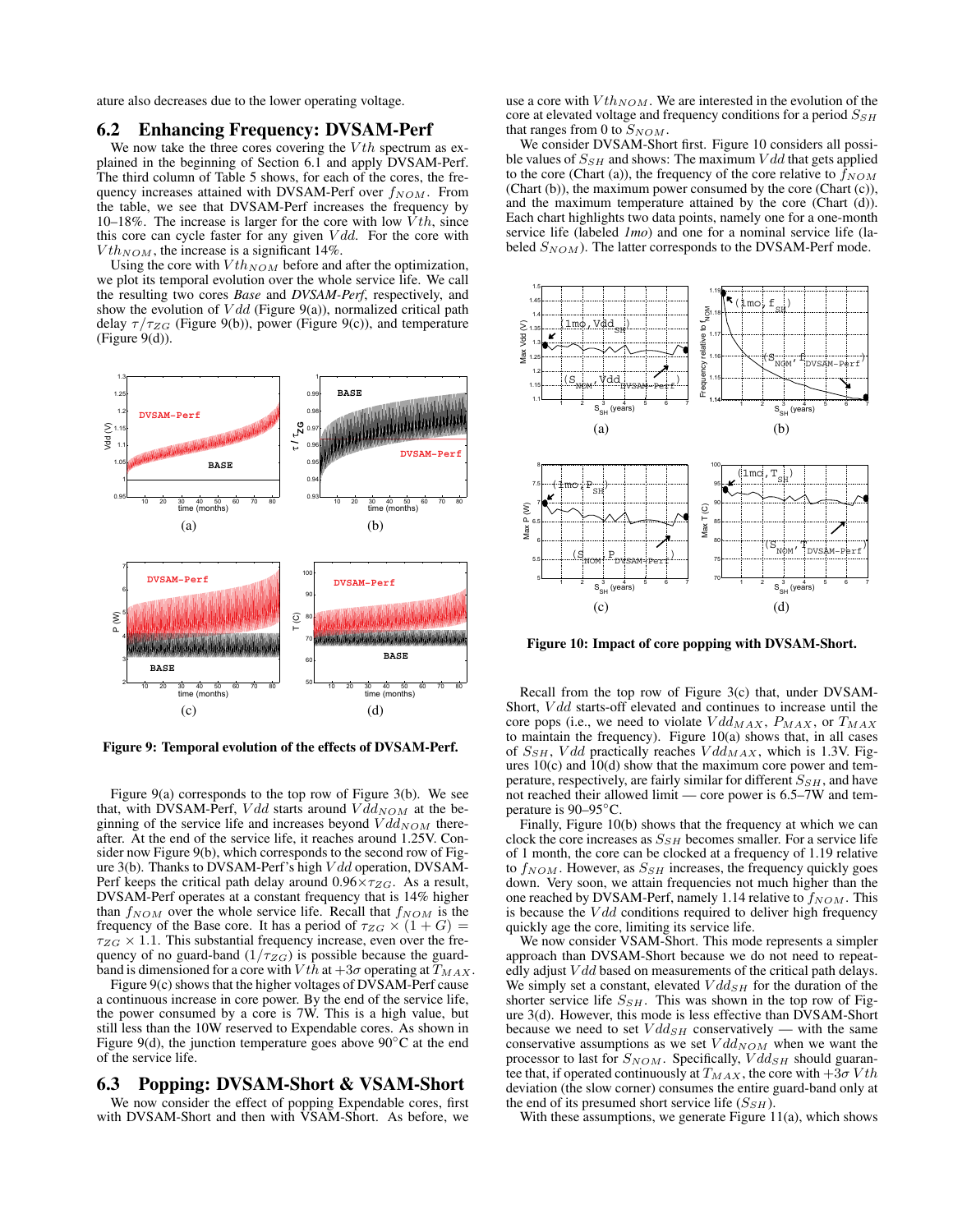for each short service life  $S_{SH}$ , the elevated  $V d d_{SH}$  that we need to apply. The figure highlights two data points, namely one for a one-month service life (labeled *1mo*) and one for the nominal service life (labeled  $S_{NOM}$ ). The latter corresponds to a core operating at  $Vdd_{NOM}$ . We can see that, for  $S_{SH} = 1$  month, we get a  $Vdd_{SH}$  of only 1.1V.



Figure 11: Impact of core popping with VSAM-Short.

Figures 11(b), (c), and (d) repeat Figures 10(b), (c), and (d) for VSAM-Short. As usual, we characterize a core with  $Vth_{NOM}$ . From Figure 11(b), we see that the frequency at which we can clock the core increases as  $S_{SH}$  becomes smaller. However, VSAM-Short does not reach the frequency values that DVSAM-Short attains in Figure 10(b). At a service life of 1 month, VSAM-Short clocks the core at a frequency of 1.1 relative to  $f_{NOM}$ , in contrast to DVSAM-Short's 1.19.

Figures 11(c) and 11(d) show that the maximum power and temperature reached by an Expendable core with a short service life of 1 month are around 5.2W and around 82◦C, respectively. This is in contrast to the higher values attained with DVSAM-Short, namely 7W and  $93^{\circ}$ C (Figures 10(c) and 10(d)).

#### 6.4 BubbleWrap Environments

We now estimate the performance and power impact of each of the BubbleWrap environments described in Figure 5 and Table 2. BubbleWrap increases the frequency of sequential sections by popping Expendable cores, and the throughput of parallel sections by expanding the number of Throughput cores. Next, we examine the frequency of sequential sections, the throughput of parallel sections, and finally the performance and power of the application as a whole.

#### *6.4.1 Sequential Section Frequency*

The frequency increase achievable by popping cores is a function of the service life per Expendable core  $(S_{SH})$ . From Equation 7,  $S_{SH}$  depends on the sequential load ( $L_{SEQ}$ ). The smaller  $L_{SEQ}$ is, the shorter is  $S_{SH}$ , and the larger is the frequency boost provided by each Expendable core.

To study a range of  $S_{SH}$ , we take our workload from Section 5.3 and vary the fraction of its original execution time in the sequential section ( $W_{SEQ}$ ), from 1 to 0. Note that, for our workload,  $L_{SEQ} =$  $W_{SEQ}$ . Then, for different values of  $W_{SEQ}$ , Figure 12 shows the frequency attained by the sequential section relative to  $f_{NOM}$  in all the BubbleWrap environments of Figure 5.

There are three groups of environments. First, there are the environments that do not use Expendable cores ( $Base$  and  $Base$  +



Figure 12: Frequency of the sequential section for each environment.

 $Pow_T$ ); these cannot get any increase in frequency. The second group is the environment that uses Expendable cores but does not pop them  $(Perf_E + Pow_T)$ . Expendable cores are expected to last for  $S_{NOM}$  and, for performance, are run in DVSAM-Perf mode. As a result,  $Perf_E + Pow_T$  increases the frequency of the sequential section by a fixed amount irrespective of  $W_{SEQ}$ . We see that this increase is 14%, and was already shown in Table 5.

Finally, there are the environments that pop Expendable cores  $(SShort_E + Base_T, SShort_E + Pow_T$  and  $DShort_E + Pow_T$ ). These environments increase the sequential section frequency. The lower  $W_{SEQ}$  is, the higher their impact is, except for  $\overline{W}_{SEQ} = 0$ , where they have no impact. Among the three environments, the one that uses DVSAM-Short (rather than VSAM-Short), is the one with the highest impact :  $DShort_E + Pow_T$ . For a fully sequential execution  $(W_{SEQ} = 1)$ , we see that this environment provides a 16% frequency increase. Finally,  $SShort_E + Pow_T$  increases the frequency less than  $SShort_E + Base_T$  because, in  $SShort_E +$  $Pow_T$ , some Expendable cores are turned into Throughput ones during the parallel section when the set of Throughput cores expands.

#### *6.4.2 Parallel Section Throughput*

The throughput increase achievable by BubbleWrap environments during parallel sections depends on whether or not they can expand the set of Throughput cores. There are two groups of environments. First, there are the environments that do not expand the set of Throughput cores (*Base* and  $SShort_E + Base_T$ ); these cannot get any increase in throughput. The other group is the rest of environments  $(Base_E + \overrightarrow{Pow_T}, \overrightarrow{SShort_E + Pow_T},$  $Perf_E+Pow_T$  and  $DShort_E+Pow_T$ ); they all use the DVSAM-Pow mode on Throughput cores and, therefore, expand them equally during parallel sections. Assuming that the parallel section has enough parallelism, we can increase the number of Throughput cores to make up for the power saved by DVSAM-Pow. As shown in Figure 8(c), DVSAM-Pow reduces the power of a core from 4.1W to 3.1W on average. This is a reduction of 24%. Consequently, for constant power, the number of Throughput cores to execute the parallel section can be increased from the original 16 cores to  $16 \times 4.1/3.1 \approx 21$  cores. This represents a throughput increase of  $s_t \approx 30\%$  for these BubbleWrap environments.

#### *6.4.3 Estimated Overall Speedup and Power Cost*

From the previous two sections, we can now roughly estimate the overall speedup and the power cost of each BubbleWrap environment. We consider a workload that has a fraction of sequential time  $W_{SEQ}$ . For each BubbleWrap environment, we assume that the time of the parallel section scales down perfectly with the corresponding throughput increase  $s_t$  of Section 6.4.2; similarly, we assume that the time of the sequential section scales down perfectly with the relative frequency increase  $f<sub>r</sub>$  of Figure 12. With these optimistic assumptions, we obtain the following execution time speedup over *Base*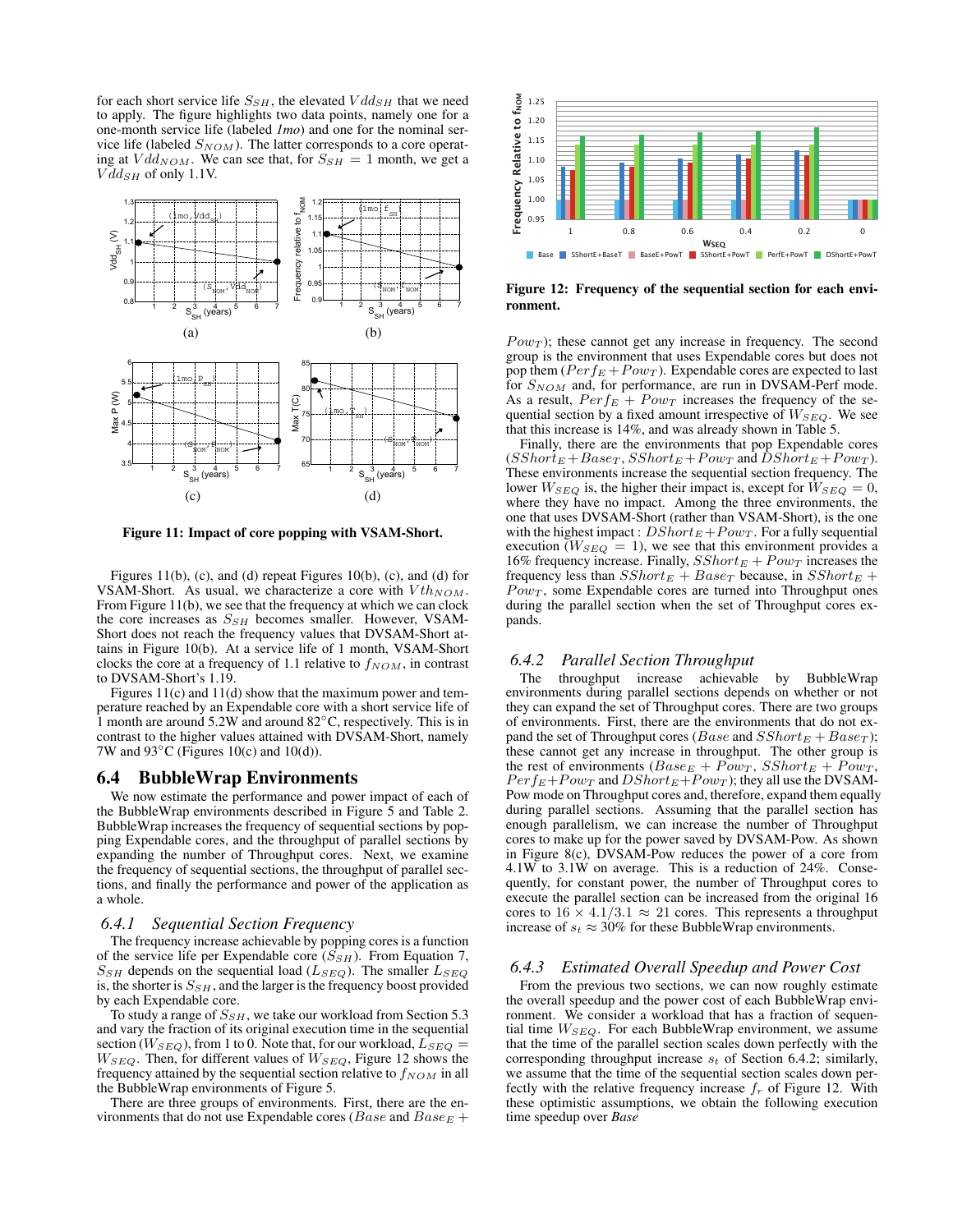$$
Speedup = \frac{Time_{unoptimized}}{Time_{optimized}}
$$

$$
= \frac{1}{W_{SEQ}/f_r + (1 - W_{SEQ})/s_t}
$$
(10)

Figure 13 shows these speedups for all the BubbleWrap environments and different  $W_{SEQ}$  values. The speedups are normalized to *Base*. There are three groups of environments. First,  $SShort_E + Base_T$  only speeds-up sequential sections; its impact decreases with  $W_{SEQ}$ . Second,  $Base_E + Power$  only speeds-up parallel sections and, therefore, its effect goes down as  $W_{SEQ}$  increases. Finally, the remaining three environments speed-up both sequential and parallel sections. They are the environments that show the highest speedups across most of the  $W_{SED}$  range. Their relative speedups follow their relative increase in sequential section frequency in Figure 12. Overall,  $DShort_E + Pow_T$  gives the highest speedups, which range from 1.16 to 1.30.



Figure 13: Speedup of BubbleWrap environments.

Note that the best performing environment ( $DShort_E + Pow_T$ , which supports core popping) is not any more complex than the next best-performing one ( $Perf_E + Pow_T$ , which does not support core popping). Both environments use two supply networks, tune  $V d d_E$  and  $V d d_T$ , and have aging sensors in both Expendable and Throughput cores. However, the third best-performing environment ( $\overline{SSh}ort_E + Pow_T$ ) is significantly simpler, since it does not require tuning  $V d d_E$  or keeping aging sensors for Expendable cores.

Finally, Figure 14 shows the power consumption of the different BubbleWrap environments normalized to the power of *Base*. The power cost of BubbleWrap operation stems only from sequential section acceleration — since the expansion in the number of Throughput cores has no power cost. Consequently, the normalized power increases with  $W_{SEQ}$ . Moreover, the figure shows that the most power-consuming environments are those that use the DVSAM-Short (or DVSAM-Perf) modes — namely,  $DShort_E +$ *Powr* and  $Perf_E + Pow_T$ . This is because these modes raise  $V d dE$  to high values. On the other hand, the environments that use the VSAM-Short mode ( $SShort_E + Base_T$  and  $SShort_E +$  $Pow<sub>T</sub>$ ) consume much less power. This is because VSAM-Short does not tune  $V d d_E$  and, therefore, has to set  $V d d_E$  to conservatively low values.

#### 6.5 Discussion

All the data shown in our evaluation except for Table 5 corresponds to processors with  $Vth_{NOM}$ . In reality, the cores in a BubbleWrap chip will exhibit process variation, which will affect how they respond to the BubbleWrap modes as shown in Table 5. This makes some of our results slightly optimistic while others slightly pessimistic. Specifically, the best cores will be chosen for the Throughput set. This is likely to result in higher parallel section speedup than reported here. However, it will also leave the worst cores for the Expendable set, which will result in lower sequential section speedup (or higher power consumption) than reported here. A further study should be done to address this issue.



#### Figure 14: Power consumption of BubbleWrap environments.

We constrained the operation of all cores, including those that pop, to be within the  $T_{MAX}$  and  $V d d_{MAX}$  envelopes. Respecting  $T_{MAX}$  and  $Vdd_{MAX}$  ensures a reliable service life of  $S_{NOM}$ . In reality, for a core that will have a short life, it may be possible to go above  $T_{MAX}$  or  $Vdd_{MAX}$ . This could allow core popping to deliver higher performance than reported here — perhaps at the cost of risking new types of hard or soft failures. This topic will be studied in future work.

#### 7. RELATED WORK

The impending many-core power wall is well-known in industry and reflected in recent ITRS projections [16]. However, our suggestion to expend (or pop) the excess cores that cannot be poweredon is novel as far as we know. Another proposal to address the many-core power wall is to use extremely low supply voltages, possibly close to the threshold voltage [12, 36]. This environment would allow all cores to operate simultaneously, albeit at severely reduced frequencies. Yet another alternative is a design comprising power-efficient, heterogeneous application-specific accelerators [11]. BubbleWrap is unique in extending the scaling of homogeneous many-cores without requiring core modifications.

Recently, processor aging has been the subject of interest in the computer architecture community (e.g., [1, 2, 7, 27, 28, 29, 30, 34]). Some of this work attempts to reduce aging by setting the logic to recovery mode [1, 27]. However, the aging work most closely related to ours is Facelift [34]. Facelift proposed applying a few discrete voltage levels to minimize aging and showed how shorter service lifes could be exploited to increase core frequency. BubbleWrap's DVSAM framework improves on these techniques with continuous voltage tuning and with the power-saving DVSAM-Pow mode. Additionally, BubbleWrap proposes a set of novel architectures (or environments) that use DVSAM. Finally, several authors have designed circuits that detect when a critical path has slowed down [2, 7, 17, 18, 20, 28, 31]. Some of the BubbleWrap environments use these aging sensors.

## 8. CONCLUSION

To push back the many-core power wall, this paper made two main contributions. First, it introduced *Dynamic Voltage Scaling for Aging Management* (DVSAM) — a new scheme for managing processor aging by tuning  $Vdd$  (but not the frequency), exploiting any currently-left aging guard-band. The goal can be one of the following: consume the least power for the same performance and service life; attain the highest performance for the same service life and within power constraints; or attain even higher performance for a shorter service life and within power constraints.

Second, this paper presented *BubbleWrap*, a novel many-core architecture that makes extensive use of DVSAM to push back the many-core power wall. BubbleWrap selects the most powerefficient set of cores in the die — the largest set that can be simultaneously powered-on — and designates them as Throughput cores. They are dedicated to parallel-section execution. The rest of the cores are designated as Expendable. They are dedicated to accelerating sequential sections. BubbleWrap applies DVSAM in several environments. In some of them, it attains maximum sequential ac